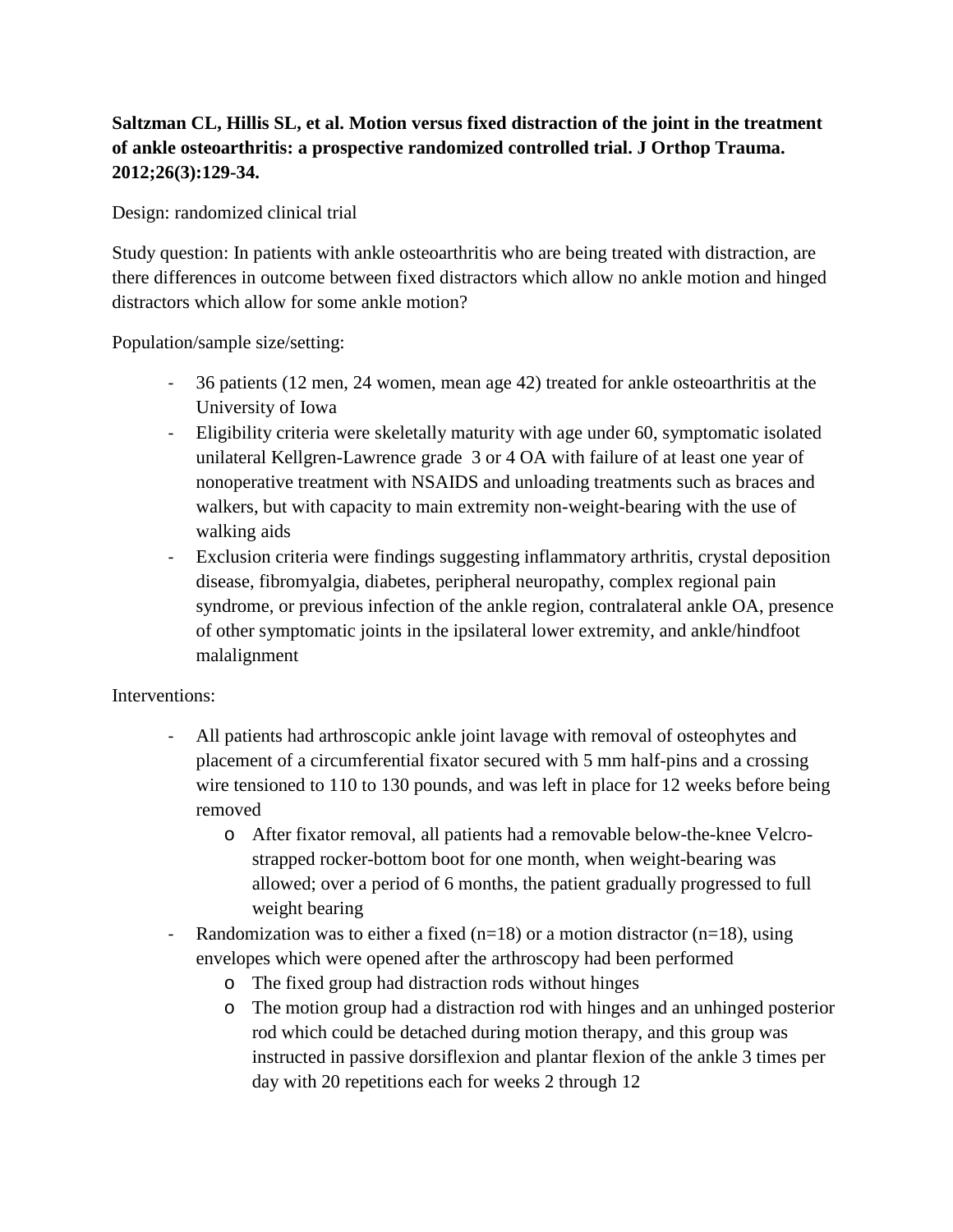Outcomes:

- Followup was done at 1 week, 26 weeks, 52 weeks, and 104 weeks after fixator removal
- The primary outcome was the change in the overall Ankle Osteoarthritis Scale (AOS) at 52 and at 104 weeks
	- o Secondary outcomes were ankle range of motion on flexion-extension films, the pain and disability AOS subscale scores, and the SF-36 physical component scores
- In the motion group, no patients were lost to followup; one patient had conversion to an arthrodesis between weeks 52 and 104, leaving 17 patients in the analysis
- In the fixed group, 3 were lost to followup and 3 discontinued the intervention to have arthrodesis, leaving 12 patients in the analysis
- The mean AOS scores were similar at baseline (63.14 in the motion group and 62.77 in the fixed group), but the values at 52 and 104 weeks favored the motion group
	- o At 52 weeks, the mean AOS scores for the motion and fixed groups were 33.09 and 54.69 respectively
	- o At 104 weeks, the mean AOS scores were 26.61 and 48.78 respectively
- The ankle range of motion on the flexion-extension films were similar between groups
- Adverse events were common but were not related to treatment group
	- o Any redness, increasing pain, warmth, drainage, or swelling around a pin was classified as a probable infection and treated with oral cephalexin for 7 days
		- There were 43 such treated episodes of presumed infection in 19 of the 36 patients
	- o Signs of infection persisted in 4 patients, leading to pin removal; 2 of these patients were thought to have acute osteomyelitis and treated with 6 weeks of intravenous antibiotics
	- o 2 patients had residual numbness in the area of the medial calcaneal branch of the tibial nerve

Authors' conclusions:

- Treatment with a hinged motion distractor led to better AOS scores than treatment with a fixed distractor at 52 and 104 weeks
- Even though there were a total of 7 patients in the fixed group without data for analysis at 104 weeks, the missing data were probably missing at random and not related to any unobserved outcomes that occurred after the patients were lost to followup
- Many of the presumed infections were probably related to other causes, such as skin irritation, rather than to true infection